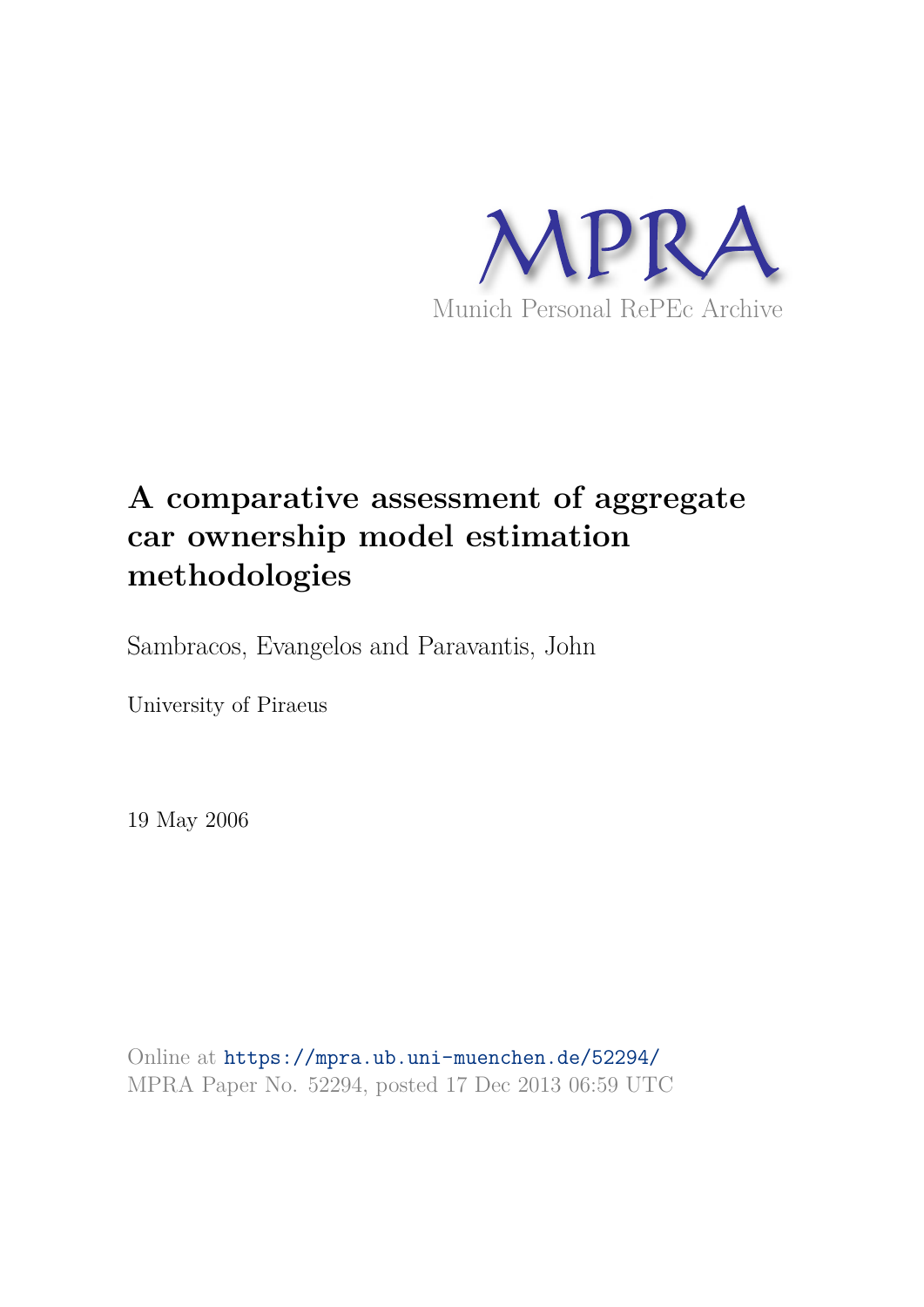# **A COMPARATIVE ASSESSMENT OF AGGREGATE CAR OWNERSHIP MODEL ESTIMATION METHODOLOGIES**

# **J.A. Paravantis and E. Sambracos**

University of Piraeus

# **Abstract**

This work examines the implications of advances in time series analysis on car ownership modeling in Greece. Variables include adults' population ratio, GDP per capita, car occupancy, bus kilometers, inflation and unemployment. We developed and compared (a) a classical regression model estimated on raw levels, (b) an econometric model estimated on data stationarized using graphical and unit root tests and (c) an "atheoretical" ARIMA model. Although significant methodological implications were noted, all models forecast 48 to 49 private cars per 100 inhabitants by the year 2010, a development of momentous energy and environmental implications.

Keywords: car ownership; aggregate models; regression; time series analysis; forecasting.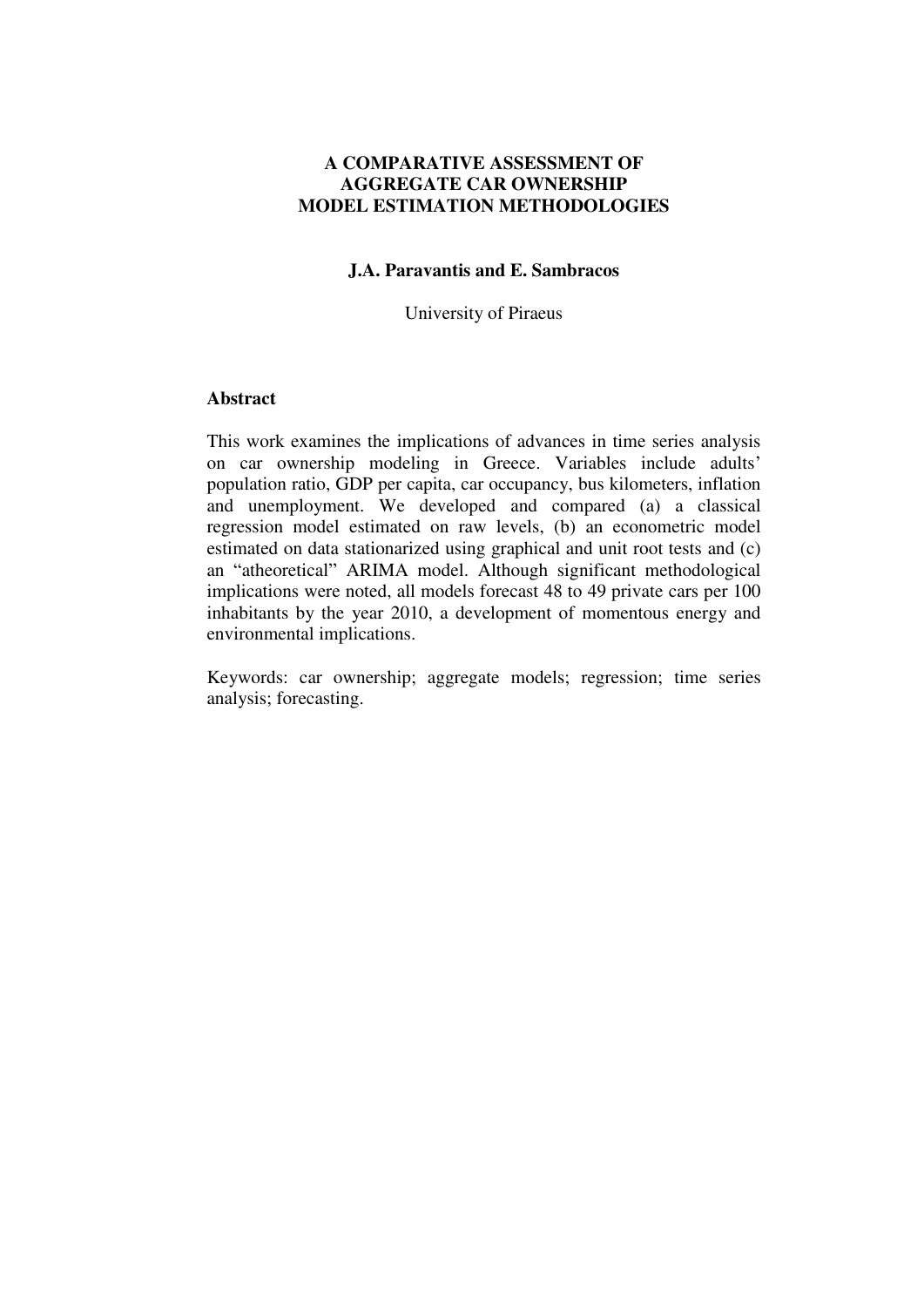#### 1. INTRODUCTION

As Kennedy aptly points out (2001), in the recent past practitioners more or less ignored the effects of nonstationarity in variables involved in time series regression; this has certainly been the case with most car ownership studies (including many referenced in this work). Yet, advances in unit root research indicate that nonstationarity must be taken into account, not by merely resorting to an alternate estimation method (such as generalized least squares) but by rethinking model specification. To avoid nonsensical results from spurious regression, trend stationary variables must be detrended and difference stationary (i.e. integrated) variables must be differenced before entering a regression equation either as response or predictors. In this work we investigate the impact of these important developments in time series analysis on aggregate car ownership modeling by considering Greece as a case study and developing a "naïve", an "econometric" and an "atheoretical" car ownership model with the objective of providing forecasts to the year 2010.

#### 2. LITERATURE REVIEW

Scholl, Schipper and Kiang (1996) discuss how the demand for passenger transport is affected by lifestyles, income, fuel prices, labor structure, travel time and cost as well as urban development and point out that population growth magnifies the impact of these effects. Developing an aggregate model of car ownership in Asian countries, Prevedouros and An (1998) identified population, income and unemployment rate as important car ownership factors and warned that income, car prices and fuel prices usually present multicollinearity problems. Lam and Tam (2002) chose population, population density, annual gross domestic product, first registration tax, annual license fee, gasoline price, annual passenger trips on public transport and annual railway passenger kilometers in order to estimate an aggregate car ownership model for Hong Kong.

Cars and population are strongly related although population is also likely to be correlated to economic measures such as Gross Domestic Product (GDP). Therefore, to avoid collinearity problems, the car ownership ratio (e.g. number of cars per 100 persons) is often utilized as a better choice of a dependent variable. A related population metric of interest, the adults ratio, has been shown by Gately (1990) to be important in explaining the rapid growth in the number of drivers from the mid 1960s to the mid 1970s. Goodbody Economic Consultants (2000) suggest that there is a close correlation between car ownership and economic growth while the London Borough of Croydon supports a correlation between gross annual household income and household car ownership (1995). Higher income is regarded as the driving force behind the increase in car ownership (Baldwin Hess and Ong, 2001) that leads to a decline in the relative importance of bus and local/intercity train travel (Scholl, Schipper and Kiang, 1996). The relationship between income and car ownership is likely to be nonlinear because car ownership grows with income level but the impact of income declines as a certain saturation level is approached: the logistic, the quadratic and the Gompertz function have been employed to model this effect (Button, Fowkes and Pearman, 1980; Dargay and Gately, 1997; Dargay and Gately, 1999). On the cost side, Dargay and Gately (1999) examined fixed (e.g. insurance, road tax, vehicle licensing fees and garaging fees) and variable (e.g. fuel costs, maintenance and repairs, oil, parking fees, tolls) vehicle costs. Contrary to Hong Kong where first registration tax and first license fee are high in an effort to control the number of private cars (Lam and Tam, 2002), in Greece they are quite low and do not function as disincentives in owning a car; car prices on the other hand, include heavy taxation and may influence the decision to own a car but they are collinear with population, GDP and other independent variables. Paravantis and Prevedouros (2001) found both gasoline price and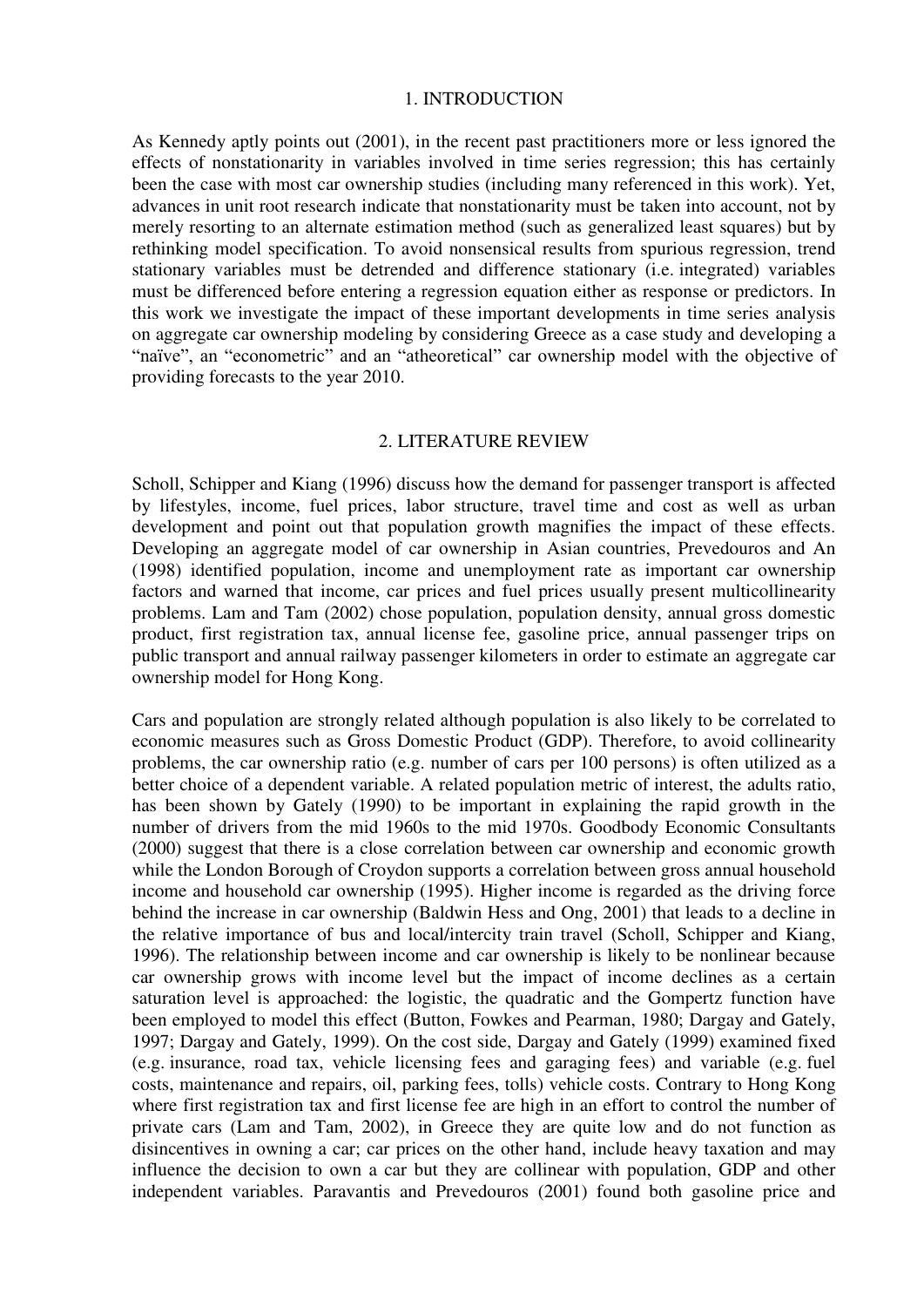inflation to bear a significant effect in their autoregressive railway passenger models, possibly reflecting the fact that cheaper gasoline prices make traveling by car more affordable while inflation tends to impact motoring costs such as maintenance, insurance and toll fees. To this end, unemployment may also be a variable of interest. Finally, vehicle occupancy (i.e. the vehicle loading factor) should be associated with car ownership. Car pooling is oftentimes encouraged (although not in Greece) with measures such as entry into fast moving lanes; car pooling may also indicate a societal change to a more environmentally friendly position possibly associated with more usage of mass transport. We decided to investigate the effect of this important parameter including recent original estimates of vehicle occupancy values for the case of Greece (Danos, 2004).

Based on our literature review and considering data availability, we propose the following car ownership formulation (with expected signs preceding variable names):

$$
CARS100 = f(+PCTADULT, +GDPPC, -INFL,-UNEMPL, -CAROCC, -BUSKM)
$$
\n(1)

where PCTADULT represents the percent of population above 17 years of age, GDPPC is per capita GDP, INFL stands for inflation, UNEMPL represents unemployment, CAROCC is car occupancy and BUSKM equals annual vehicle kilometres of a single mass transit bus.

# 3. METHODOLOGY

We develop three alternative car ownership models, taking Greece as a case study and using car ownership and socioeconomic data that span the period 1970 to 2003 with the objective of predicting car ownership to the year 2010:

- 1. At first, we develop a "naïve" car ownership model by carrying out Ordinary Least Squares (OLS) regression while largely disregarding the issue of nonstationarity. We forgo formal unit root testing, a choice often faced by researchers in the case of small sample sizes (such as annual data) that make rejecting the hypothesis of a unit root fairly difficult. We try to avoid seemingly good fits that are the result of spurious regression not by stationarizing variables beforehand but by being watchful, for instance, for formulations that render a very high coefficient of determination (R²) combined with a very low Durbin-Watson statistic (an almost sure sign of spurious regression). Among these models that produce residuals with correlograms that appear to originate from white noise, we select the best formulation by utilizing appropriate fit measures as well as other more advanced (albeit equally easy to use) criteria (i.e. AIC and BIC).
- 2. Next, we develop an "econometric" car ownership model, taking into consideration any nonstationarity in both dependent and independent variables. Using graphical means and formal testing, we examine variables in order to determine whether they are stationary, trend stationary or difference stationary (i.e. integrated) processes and we transform nonstationary variables by either detrending (in the case of trend stationary) or differencing (in the case of integrated processes). We select our best formulation utilizing appropriate fit and information criteria as before.
- 3. Finally, we develop an "atheoretical" car ownership model using the ARIMA (autoregressive integrated moving average) technique that is oftentimes quoted as performing at least equally well (if not better) than traditional regression techniques (Makridakis, Wheelwright and Hyndman, 1998).

The Gretl (version 1.5.0) econometric package (Baiocchi and Distaso, 2003) and Statgraphics (version 5.1) were used for graphing and statistical analysis.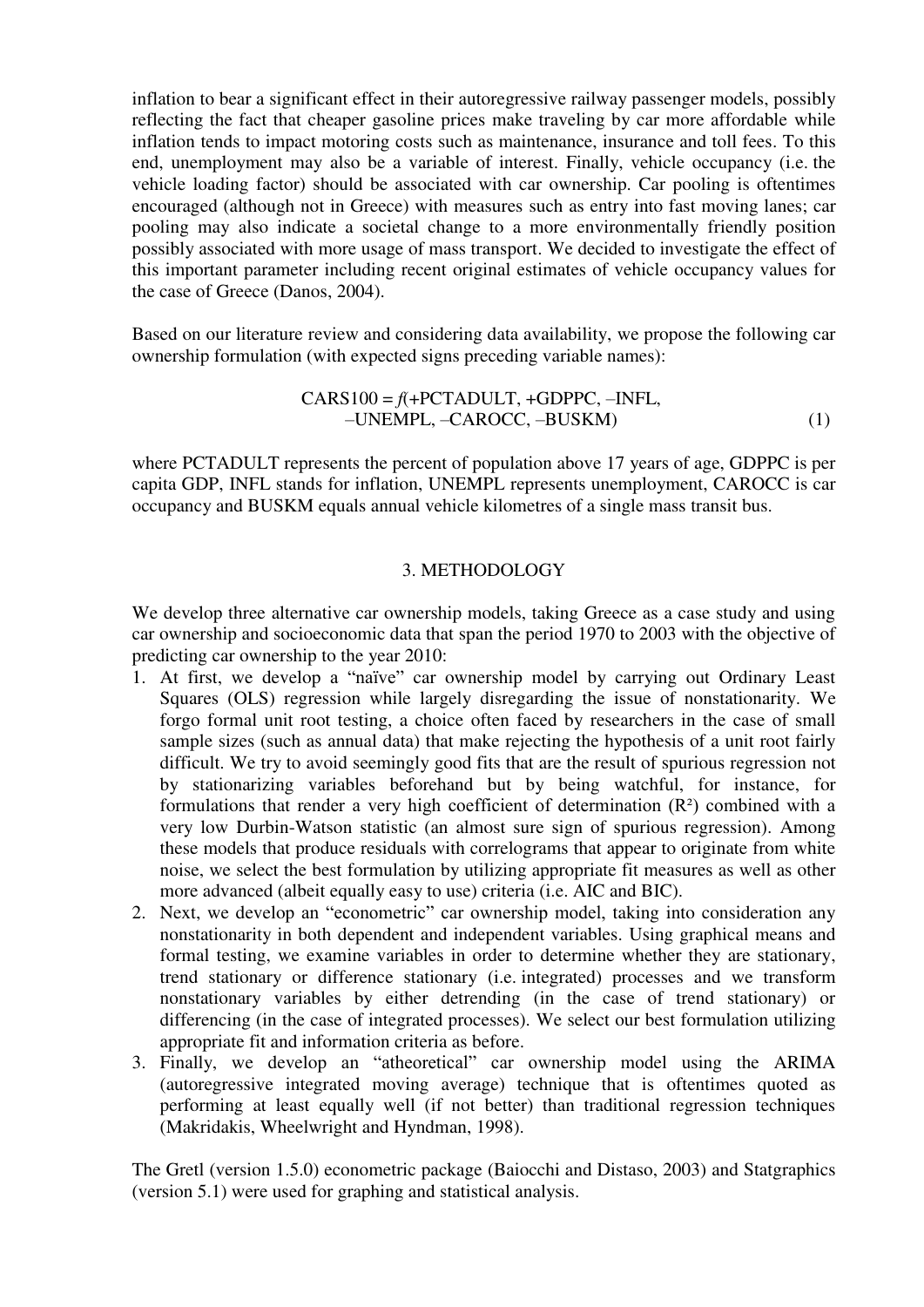#### 4. RESULTS

# *4.1. "Naïve" regression approach*

Initially, we examine Pearson correlation coefficients (R) among the dependent and independent variables. CARS100, the dependent variable, was found to be strongly correlated to PCTADULT and GDPPC  $(R\geq 0.9)$ . UNEMPL showed an extremely strong positive (possibly spurious) association with CARS100 (R=0.89), contrary to prior expectations. The correlation coefficients of CAROCC (–0.881) and BUKM (–0.828) also showed strong negative association with CARS100, as expected. Finally, INFL was negatively associated with CARS100. Although multicollinearity does not affect the ability of a model to predict (Makridakis, Wheelwright and Hyndman, 1998), we also looked at correlation coefficients among independent variables (some of which may signify spurious association among time series) in order to avoid including highly correlated variables in the same model. Luckily, multicollinearity may be conveniently assessed by Variance Inflation Factors (VIFs) that are easy to compute and interpret (Studenmund, 1992).

Although pure autocorrelation may be expected of monthly or quarterly data, it is less likely in annual data (Studenmund, 1992) where any autocorrelation present is more likely impure i.e. a sign of errors in specification rather than a violation of technical assumptions (Hendry and Mizon, 1978). We employed the Durbin-Watson statistic (D) and the Lagrange Multiplier (LM) test to test autocorrelation. Noticing that models tended to systematically underpredict actual CARS100 values at the end of the time series, we run a exploratory piecewise linear regression that gave an optimum inflection point between years 1995 and 1996 (corresponding to an apparent slope change of GDPPC), a finding consistent with a statesponsored non-catalytic vehicle retirement program (that was in effect for most of the 1990s) in tandem with the start of a boom of the Greek Stock Exchange that lasted until the start of the 2000s and turned many stock holders into millionaires overnight. In order to capture the effect of this shock event, we decided to introduce into our model a slope dummy that must include both a dummy intercept (D95) and a dummy slope term (GDPPC95), both of which were set to zero prior to 1996 (Studenmund, 1992). The resulting model (M1) was superior to all previous models: variable coefficients had the expected sign and were statistically significant and the standard error of the regression line was smaller. Although the Durbin-Watson test was inconclusive, an LM test did not reject the hypothesis of no autocorrelation up to order one. On the issue of multicollinearity, we now got extremely high VIF values but this was clearly an artifact due to the introduction of D95 and GDPPC95 (VIFs do not work well in the case of binary data). Leverage plots confirmed that collinearity was not a problem and since all regression coefficients were statistically significant, we decided that the model is valid and declared it to be our best "naïve" model formulation:

$$
CARS100 = -88.167 + 1.559 PCTADULT + 0.119 GDPPC − 23.782 D85 + 0.371 GDPPC95 − 0.281 BUSKM − 0.524 CAROCC t=24.037 (p=0.000); t=5.667 (p=0.000); t=−10.908 (p=0.000); t=11.615 (p=0.000); t=−5.912 (p=0.000); t=−1.572 (p=0.128)
$$
\n(2)

T-statistic and p values (in italics) refer to variable coefficients (the significance of the constant term is of no concern). We note that INFL and UNEMPL are not included in M1 but we retained CAROCC although it is marginally not significant due to its theoretical appeal. Model M1 provides an almost perfect fit to historical data (Figure 1) as indicated by an impressively high  $R^2$  value (0.999, which should be interpreted cautiously in the case of time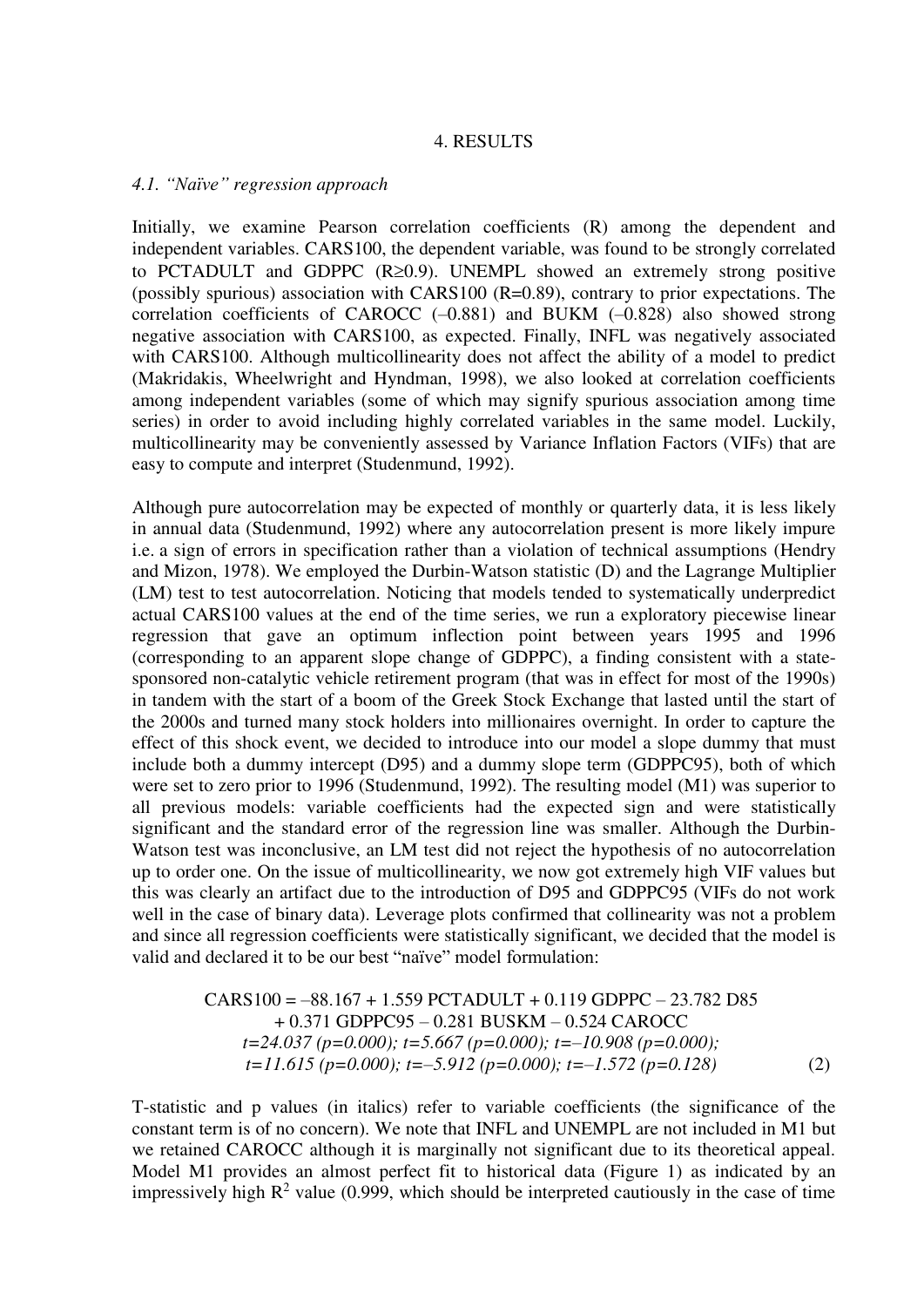series data).

# *4.2. "Econometric" approach*

In order to develop a better ("econometric") model that takes into account latest findings in time series analysis, we have to examine the stationarity (or lack thereof) of dependent and independent variables. In general, a proper investigation into the stationarity of a time series includes (a) graphical analysis, (b) a look at correlograms and (c) unit root testing. To transform a nonstationary times series into stationary, we first deflate it (if applicable) and/or attempt a logarithm (or other appropriate) transformation. If no transformation renders the series stationary, we proceed with formal unit root testing by the augmented Dickey-Fuller test (DF) that tests the null hypothesis of a unit root and helps us separate trend stationary from difference stationary processes. Dickey-Fuller tests have low power, i.e. tend to accept the unit root hypothesis more frequently than warranted and thus find a unit root even when none exists (Gujarati, 2003). Power is higher with larger data sets although it is also related to the time span of the data (e.g. a 30-year data set may be better than a data set covering 100 weeks). To identify the optimal order of differencing (almost always equal to 1, rarely above 2), we use two empirical rules: (a) keep differencing until the autocorrelation of the first lag becomes zero or negative and (b) select the differencing that renders the smallest standard deviation of the transformed series (Nau, 2006).

A DF test carried out on CARS100 does not reject the null hypothesis of a unit root (i.e. nonstationarity) when the test regression is estimated with only a constant  $(t=2.3515;$  $p=1$ ), neither with a constant and a linear trend (t=1.0198;  $p=0.9999$ ) nor with a constant and a quadratic trend ( $t=-0.8076$ ; p=0.9926). We conclude that, since CARS100 is nor stationary neither trend stationary, it must be difference stationary and using our two empirical rules, we decide that CARS100 is a second-order integrated process. In a similar fashion, we conclude that PCTADULT may be modeled as stationary around a quadratic trend but, following the empirical rules, we decide to model it as an integrated process of order three (an unusually high degree of differencing but this approach renders the smallest standard deviation); GDPPC and BUSKM are first order integrated processes; CAROCC could be modeled as (linear) trend stationary but is best represented as a second order integrated process (lower standard deviation); INFL could be considered stationary, most likely around a quadratic trend but is best modeled as a first order integrated process; finally, UNEMPL could be regarded as a (linear) trend stationary process but we prefer second differences (lower standard deviation).

Having stationarized all variables, we now proceed with model estimation based on D2CARS100 (second differences of CARS100), D3PCTADULT (second differences of PCTADULT), D1GDPPC (first differences of GDPPC), D1BUSKM (first differences of BUSKM), D2CAROCC (second differences of CAROCC), D1INFL (first differences of INFL) and D2UNEMPL (second differences of UNEMPL). As expected, correlations among the dependent and independent variables are much weaker since spurious associations have been excluded, e.g. D2CARS100 is now only weakly associated (and with the expected sign) to both D3PCTADULT (0.229) and D1GDPPC (0.109) that in the previous model were major influences. It becomes obvious that regression models ran on stationary rather than level data are much less likely to suffer from multicollinearity. This time, our best model (M2) resulted from a backwards stepwise procedure, i.e. we included all independent variables and then omitted those with the wrong sign and/or insignificant, testing the hypothesis that the coefficients of omitted variables were zero: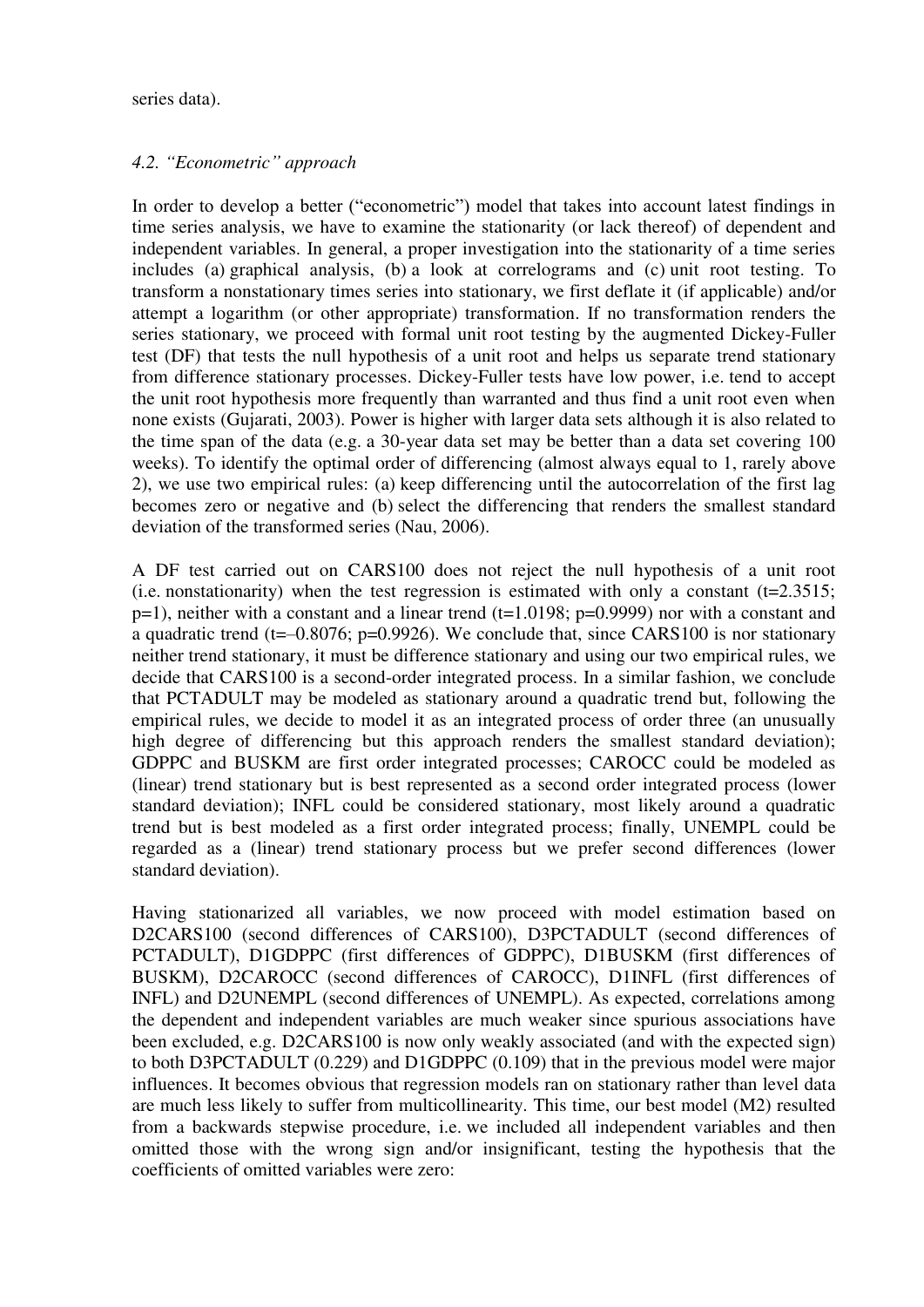D2CARS100 = 0.0488 – 1.803 D2CAROCC – 0.0837 D2UNEMPL *t=–3.242 (p=0.003); t=–1.047 (p=0.305)* (3)

Compared to M1, not only is the formulation different but the coefficient of determination is also much smaller  $(R^2=0.338)$ .

### *4.3. "Atheoretical" approach*

In this final modeling attempt, we estimate an ARMA model on the second differences of CARS100 that were previously found to be stationary, i.e. we estimate an  $ARIMA(i,2,j)$ model. Because this approach relies only on autoregressive and moving average terms of CARS100, it is regarded as an "atheoretical" approach that estimates forecasts in a mechanistic fashion. In estimating an "optimal" ARMA model, we keep in mind that mild underdifferencing may be compensated by adding more autoregressive (AR) terms in the final model while mild overdifferencing may be compensated with more moving average (MA) terms in the final model (Nau, 2006). Guided by plots of the autocorrelation (ACF) and partial autocorrelation (PACF) function, we chose the model that rendered residuals that looked like white noise. It turned out that the second differences of CARS100 constitute mild overdifferencing and a MA(1) term was added which, although not significant, was kept because it resulted in narrower prediction intervals. Taking into account that an ARMA model estimated on second differences should not have a constant term, our best ARMA model is:

D2CARS100 = 0.197 MA(1)  
\n
$$
t=1.094 (p= 0.283)
$$
 (4)

which is an ARIMA(0,2,1) model (and is equivalent to linear exponential smoothing).

Incidentally, all ARMA models up to AR(2) and MA(2) render almost identical forecasts (e.g. 48.93 to 49.03 cars per 100 people for 2010) although in mixed models (i.e. models that include both AR and MA terms) AR and MA terms may be canceling each other out, so simpler configurations with fewer terms are usually preferred. These similar forecasts imply that attributing overly attention to proper ARMA model selection, although a good practice (Box, Jenkins and Reinsel, 1994) may not carry significant practical implications; in our opinion, it is more important to obtain the correct degree of differencing (i.e. order of integration) prior to estimating alternative ARMA models (i.e. "I" is the most important part of ARIMA).

# *4.4. Comparing model forecasts*

In order to forecast the dependent variable to 2010 will all three models, we must first develop predictions for the independent variables. In the case of PCTADULT, we used official UN projections (medium variant population growth scenario); for GDPPC, we employed the OECD scenario that predicts a 3.2% growth to the year 2005 and a 3.6% growth thereafter. In the case of variables for which there exist no reliable third party forecasts, we used ARIMA and selected the most parsimonious model specification for which residuals appear to be pure noise (Box, Jenkins and Reinsel, 1994). In the case of BUSKM we excluded bus privatization years (that were quite atypical compared to the rest of the series) and forecast a further decline in vehicle kilometers of a single bus; finally, we predicted a further decline in CAROCC, a result we also feel comfortable with.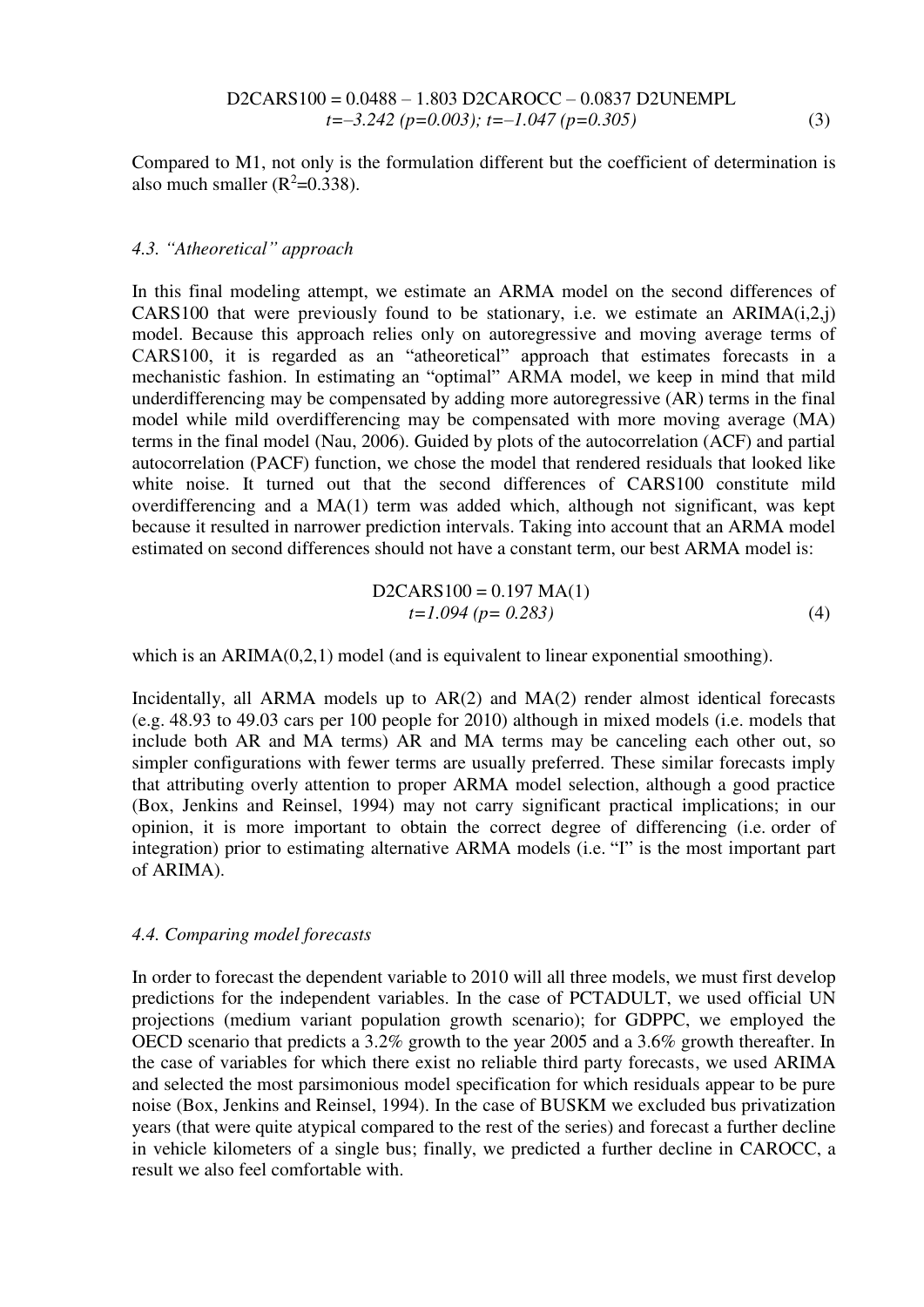

Figure 1. Forecasts of alternative modeling approaches.

CARS100 forecasts by the "naïve" (M1), the "econometric" (M2) and the "atheoretical" method (M3) are shown in Figure 1. Considering forecasts confidence intervals (not shown), the predictions are not significantly different and all three demonstrate a further considerable increase in passenger car ownership between 2005 and 2010. Based on these very similar results from the three alternate approaches, we feel confident in predicting that ownership levels in Greece will, more or less, reach one car per two inhabitants by 2010, a development of momentous energy and environmental implications.

Although holding out data for validation is a very important practice in time series analysis, it is difficult to implement with small data sets: holding out a good portion of the sample may decrease the size of the estimation period to such an extend that it would be too small to be a reliable indicator of future performance. Although no details are shown, holding out the period 1996 to 2002 had a dramatic impact on forecasting: alternative models invariably failed to recognize the slope increase in CARS100 (noted between 1995 and 1996) and significantly underpredicted 1996 to 2002 historical data. This demonstrates both the potential impact of significant intervention events on time series as well as the limitations of statistical forecasting.

#### 5. CONCLUSIONS

Our analyses brought out important differences in methodology but rather insignificant differences in results, certainly nowhere as striking as one would expect from the advice of workers who strongly admonish against using OLS with nonstationary data. Considering our findings in view of related literature, Dargay and Gately (1997) estimated a simple aggregate car ownership nonlinear model that related car ownership to per capita income on a sample of 26 countries with data spanning the period from 1973 to 1992: in the case of Greece they assumed an annual car usage of 15000 km and forecast a car ownership ratio of a mere 33 cars per 100 people for the year 2015, a number that, in fact, was exceeded in 2002. In a more detailed work (Dargay and Gately, 1999), the authors employed a similar model of car ownership with data from 26 countries over the time period 1960 to 1992 and projected, in the case of Greece, a value of 35 cars per 100 people for the year 2015. The results of our modeling work show that their projections may in fact underestimate significantly the